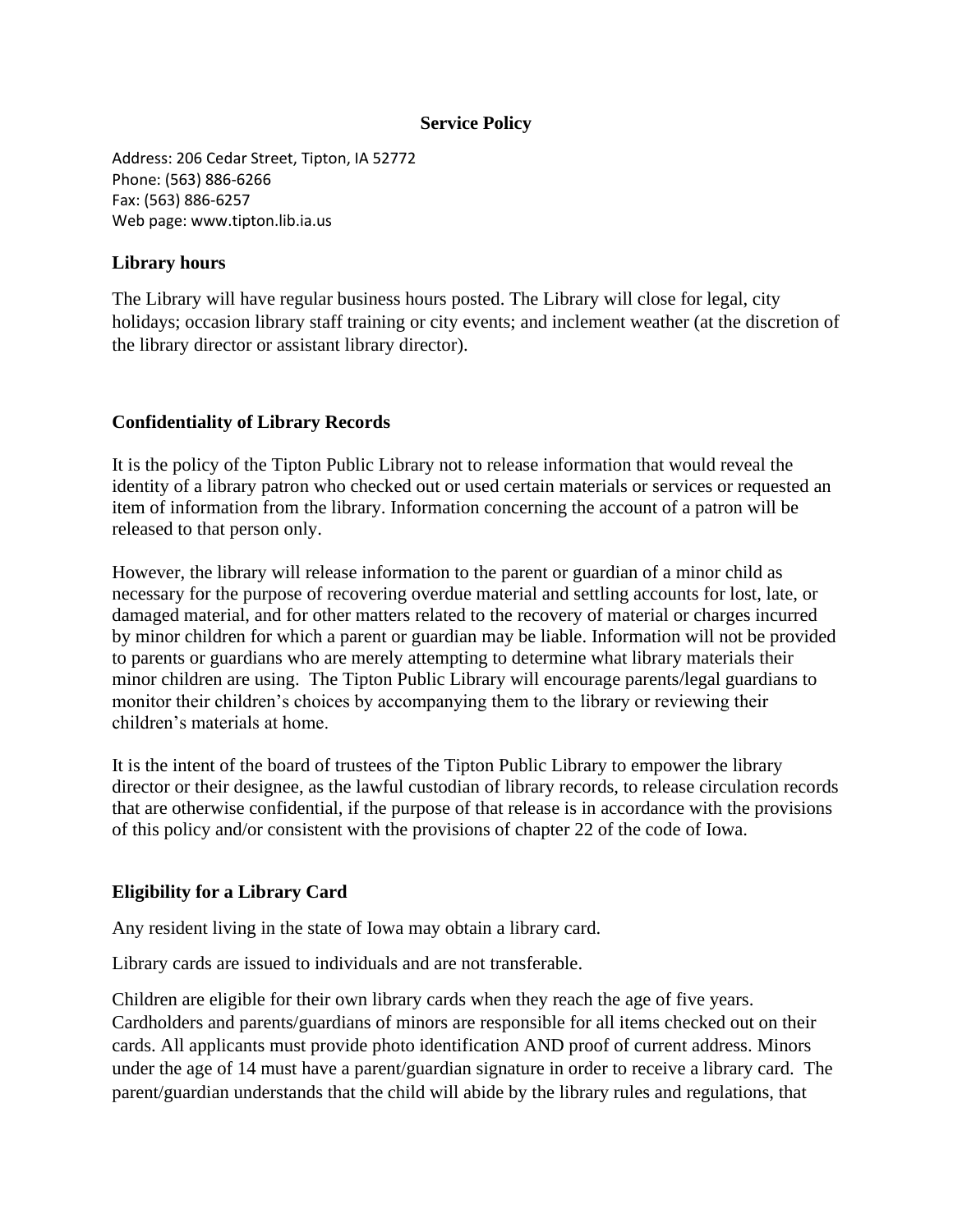overdues will be returned promptly and will be responsible for any library materials lost or damaged. The parent/guardian understands that the library staff is not responsible, nor will they censor, the materials or number of materials that the child chooses to borrow with the library card. The parent/guardian must understand that anything that the child checks out on the signed card will become the parent/guardian's responsibility as a legal adult. All individuals applying for a library card must complete a registration card with current name, address and phone number. Library card applications for children up to the age of 14 must be signed by a parent or legal guardian. The parent/guardian must come to the library to sign the application. If applicant does not have proper photo identification and proof of current address, a "quick" card will be issued. This allows applicant to check out any 2 items on the quick card until proper identification is shown to library staff. Once proper identification and proof of current address is provided, a standard library card status will be given and applicant may have standard library privileges.

#### **Use of Library Materials**

All materials (including audio, magazines and cake pans) are checked out for two weeks and may be renewed twice. Movies are checked out for a week and may be renewed once. Interlibrary Loans are checked out based on the return date from the lending library. Books not available at the Tipton Public Library may be requested through ILL. There is no cost for the material unless borrowed from a university or public school (a \$1.00 will be charged as material comes via mail instead of courier.) Patrons must have an account with Tipton Public Library to receive ILL materials. ILL requests should be written down with as much information as possible and turned into the person who oversees ILL. Patrons may request up to 3 ILL materials at a time. At pick up patrons should pay fee (if applicable). There is an accompanying slip to indicate when the title is due.

# **Reserve Material**

Library material may be reserved in-person, by phone, or by email. Patrons will be notified by preferred contact method when a reserved item is available. Items are held for a week for pick up unless other arrangements are made. After a week, items are passed on to the next patron with a reserve or re-shelved.

# **Equipment Use**

The following equipment is provided for patron use: computers and printer, copier, FAX machine and scanner. Copying and printing charges are \$.10 per page for single or double-sided black and white copies and \$.25 for colored copies. There is no fee for scanning a document. Faxes are \$1.00 per page to send or receive. The cover sheet is "no charge".

# **Use of Public Posting and Display Spaces**

The mission of the Tipton Public Library is to provide a complete spectrum of information to the community through a variety of materials, appropriate technology and a well-trained staff. In keeping with this mission and as a public service, the library provides limited spaces for the distribution of leaflets and other printed material not generated by the library itself, the posting of announcements of meetings and community/school cultural or sporting events and the display of materials or collections. The spaces described in this policy are limited to individuals or nonprofit organizations located within Cedar or neighboring counties.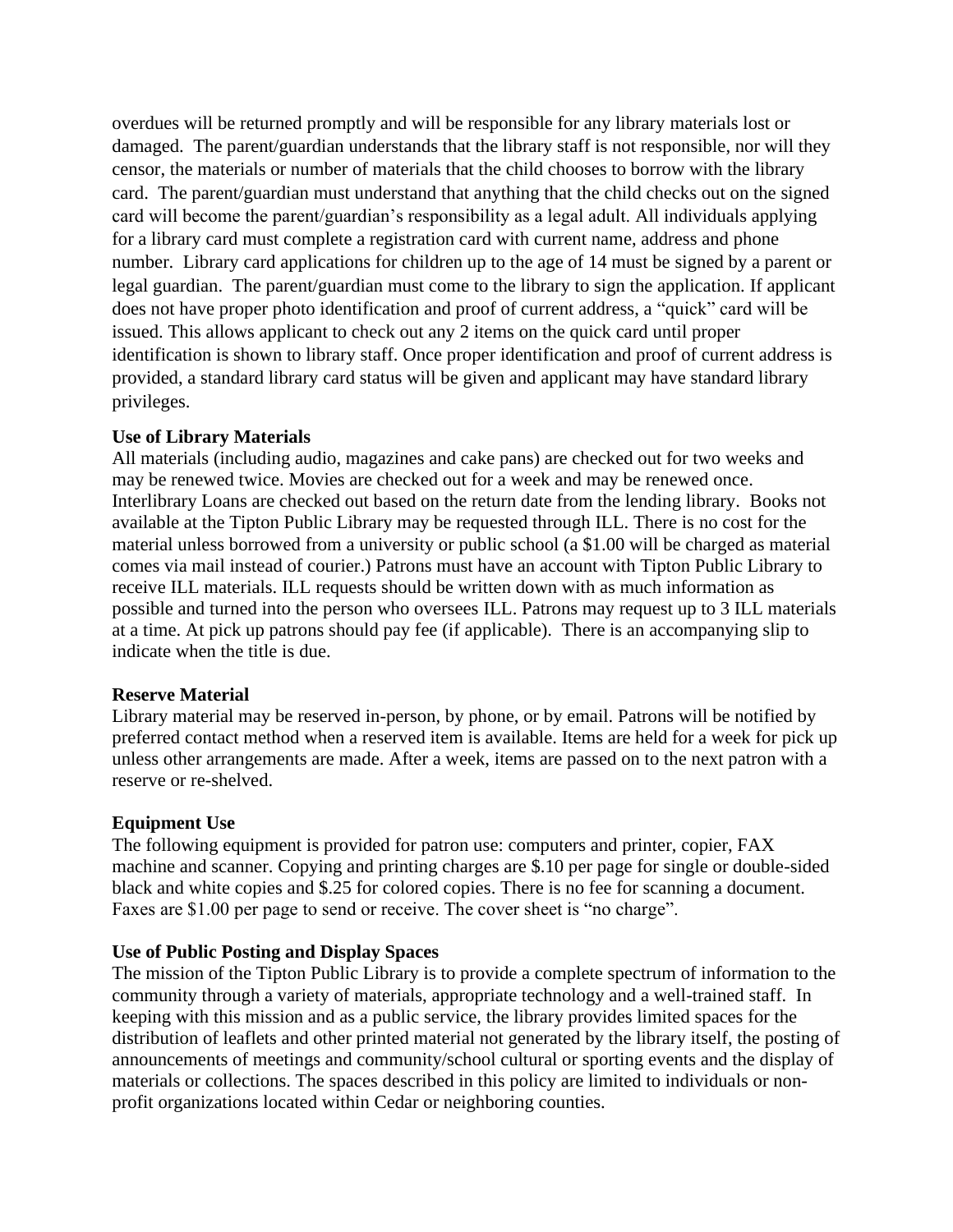Materials which constitute advertising for a business will not be accepted for any of the spaces.

Permission to post or display items in the library does not imply the Tipton Public Library's endorsement.

## **Leaflet Distribution**

The library accepts informational leaflets for distribution to the public. Leaflets must be left at the Circulation Desk and will be placed in distribution by library staff. The library shall remove and discard out of date materials.

## **Community Announcements/Events**

The lobbies of the library each contain a bulletin board for posting of community meeting announcements and community/school cultural or sporting events. No garage, personal property or other sale signs, services- such as baby sitting for which fees are charged, signs soliciting donations, or signs larger than 12" by 18" will be posted. Persons wanting a sign posted should bring it to the Checkout Desk and leave it for the library staff to post. All signs will be stamped, dated and initialed by staff. The Library shall remove all outdated signs, any sign found to be posted in violation of the procedure outlined herein, and any sign not in compliance with the above.

## **Book Displays**

Community organizations may request that a book display be created by the library in conjunction with posters, fliers, or brochures supplied by the organization. The library may agree to cooperate in such a project as time, staff availability, and materials permit.

#### **Overdues:**

Library privileges will be revoked for any patron having any overdue materials. Materials (except DVDs) may be renewed twice. DVDs may be renewed once. Once materials have reached the maximum amount of renewal time, all materials must be returned to the library or the materials will be considered overdue. Under age 14, card signer will be held responsible. If card was signed by juvenile age 14-17, parent will be held responsible for overdue materials. The Tipton Public Library staff and Board of Trustees reserve the right to deny checkout privileges to any patron who has abused the privileges by not returning overdue materials or by consistently having overdue materials that require repeated notifications. This also includes interlibrary loan services.

Library privileges will be revoked for any patron having any overdue materials. These privileges will be restored when materials are returned.

When materials are overdue, patron is called via phone by library staff within a week period following the due date. Staff will document the time and date call was made and the type of contact made (left message, spoke to person, no contact made-postcard sent, etc.). If patron is unreachable a postcard is sent. This process continues for two overdue cycles in which phone calls were attempted.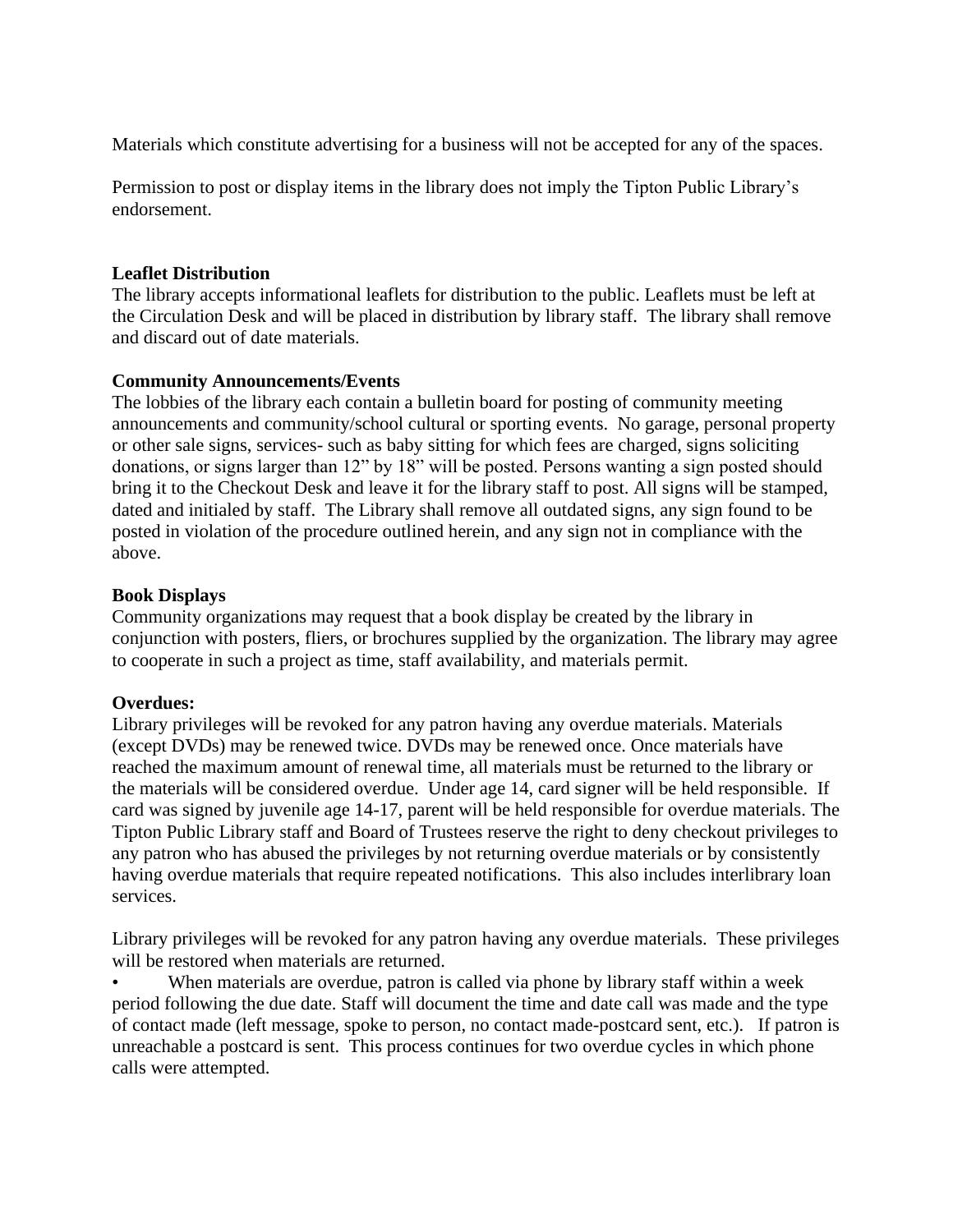• After four weeks (or 28 days) of being materials being overdue, patron is requested by mailed letter to return overdue materials.

• Six weeks (or 42 days) after original due date, patron will receive a bill (via email or mail if no email is given) for unreturned materials. Charges will stay on account until either the materials are returned or if the items were lost or damaged are paid for. The account will be suspended. Once the materials are returned or the lost and damaged items are paid for, account will return to active status.

The Tipton Public Library staff and Board of Trustees reserve the right to deny checkout privileges to any patron who has abused the privileges by not returning overdue materials or by consistently having overdue materials that require repeated notifications. This also includes interlibrary loan services.

# **Reconciliation & Suspension of Library Accounts**

Library privileges will be revoked for any patron having any overdue, lost or damaged items.

# **Interlibrary Loan**

- Books not available at the Tipton Public Library may be requested through ILL.
- There is no charge except for materials coming from a university or public-school library. There is a \$1.00 charge per title to offset the cost of postage for the material as it is not handled by the courier.
- Patrons must have an account with Tipton Public Library to receive ILL materials.
- ILL requests should be written down with as much information as possible and turned into the person who oversees ILL.
- Patrons may request up to 3 ILL materials at a time.
- At pick up patrons should pay fee if applicable. There is an accompanying slip to indicate when the title is due.
- Interlibrary loans can usually be renewed. All questions should be directed to the one in charge of interlibrary loans. Overdue interlibrary loan materials will be handled in the same manner as Tipton Public Library materials.
- All interlibrary loan titles that are ready to be picked up are on the shelf behind the circulation desk. The person in charge will call patrons when their material is ready to be picked up.
- Not all new titles may be available for ILL.
- Materials that the Tipton Public Library does not lend out are DVDs, CDs, magazine and newspapers.

# **Reference Guidelines**

- Try to meet the needs of every citizen of the community. All patrons regardless of status are assisted in their search for information and treated with courtesy, respect, strict confidentially and no censorship.
- Homework: Because homework assignments are usually made for teaching students the process of finding information, the library's primary role is the instruction in the use of library tools rather than the provision of the "answers."
- Medical Questions: Information can be provided from medical dictionaries and books, but questions that involve interpretation and opinion cannot be answered.